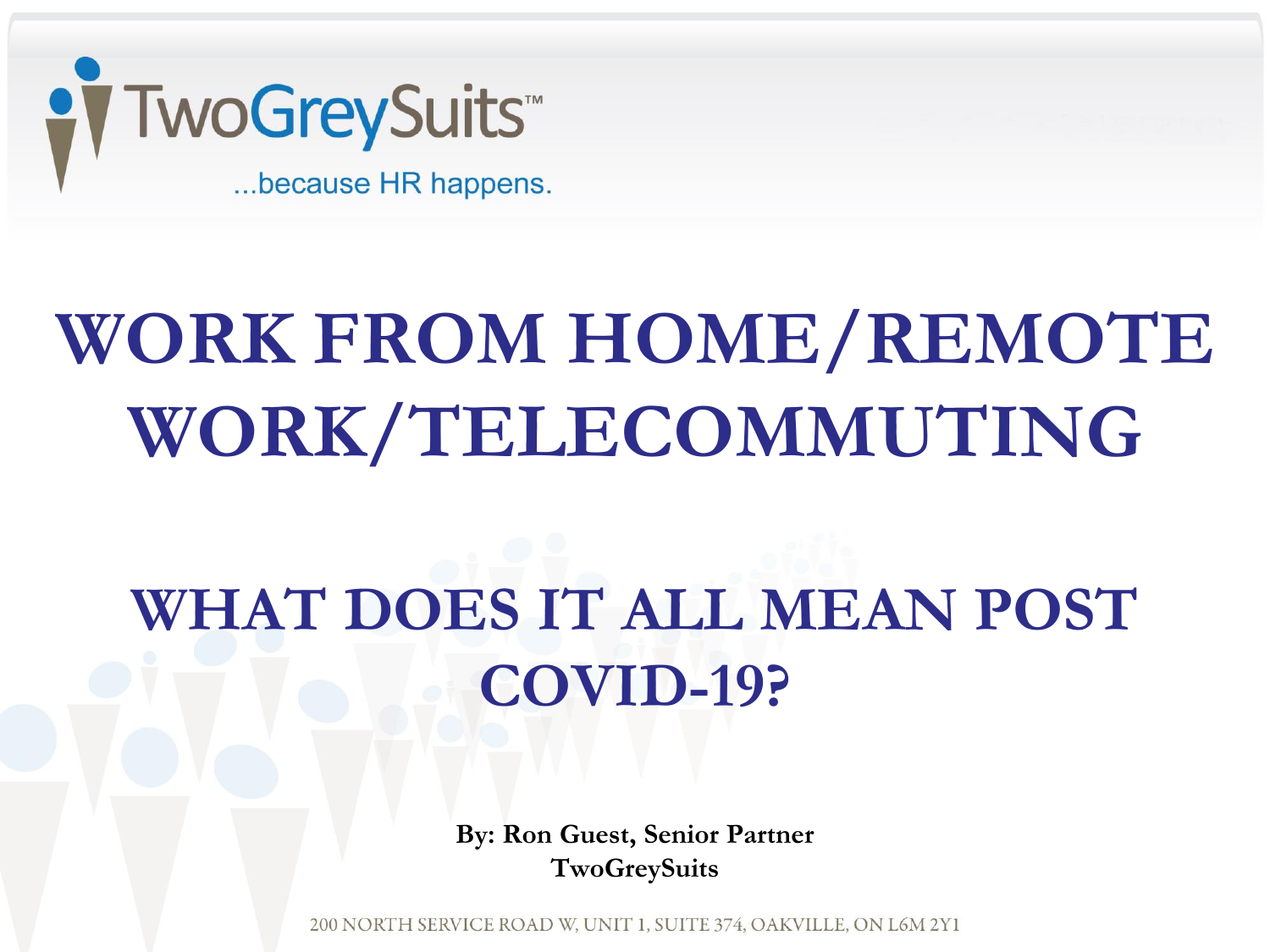### **PRESENTATION OVERVIEW**

- **1. Making the Case**  the importance of having a clear policy on WFH/RM/TC post Covid-19
- **2. Company Business Strategy**  as it applies to WFH/RM/TC
- **3. Policy Considerations**
- **4. Making it Work for Your Company**  as a Strategic Competitive Advantage
- **5. Common Questions**
- **6. Resource: TwoGreySuits website content**

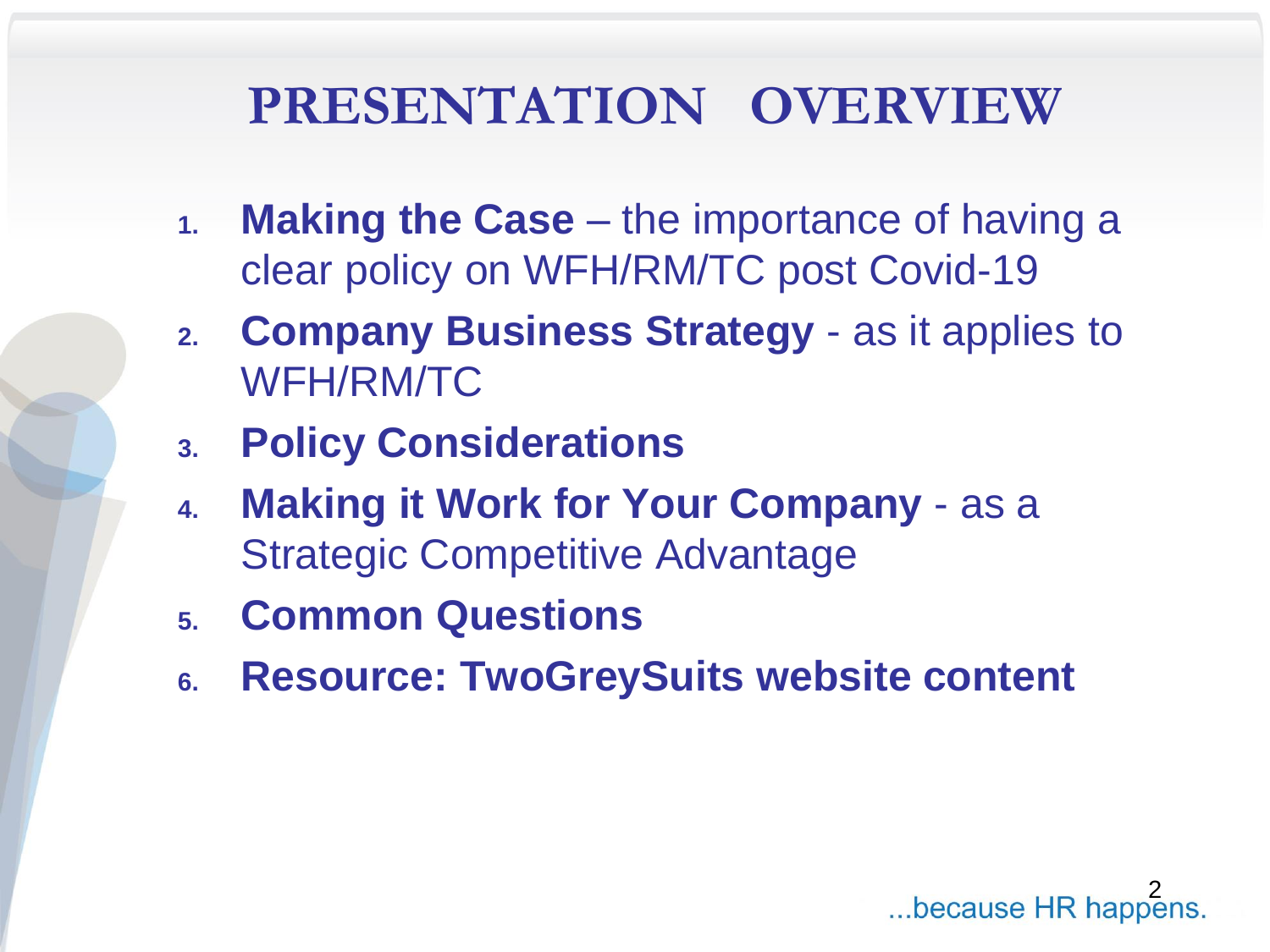

**Work From Home** – a work arrangement where the employee can work from home for an agreed period of time and schedule

**Remote Work** – implies a person who can work from any location without ever having to come on-site

**Telecommuting** – an employee who works from a remote location but might have to come into the office at some time or other

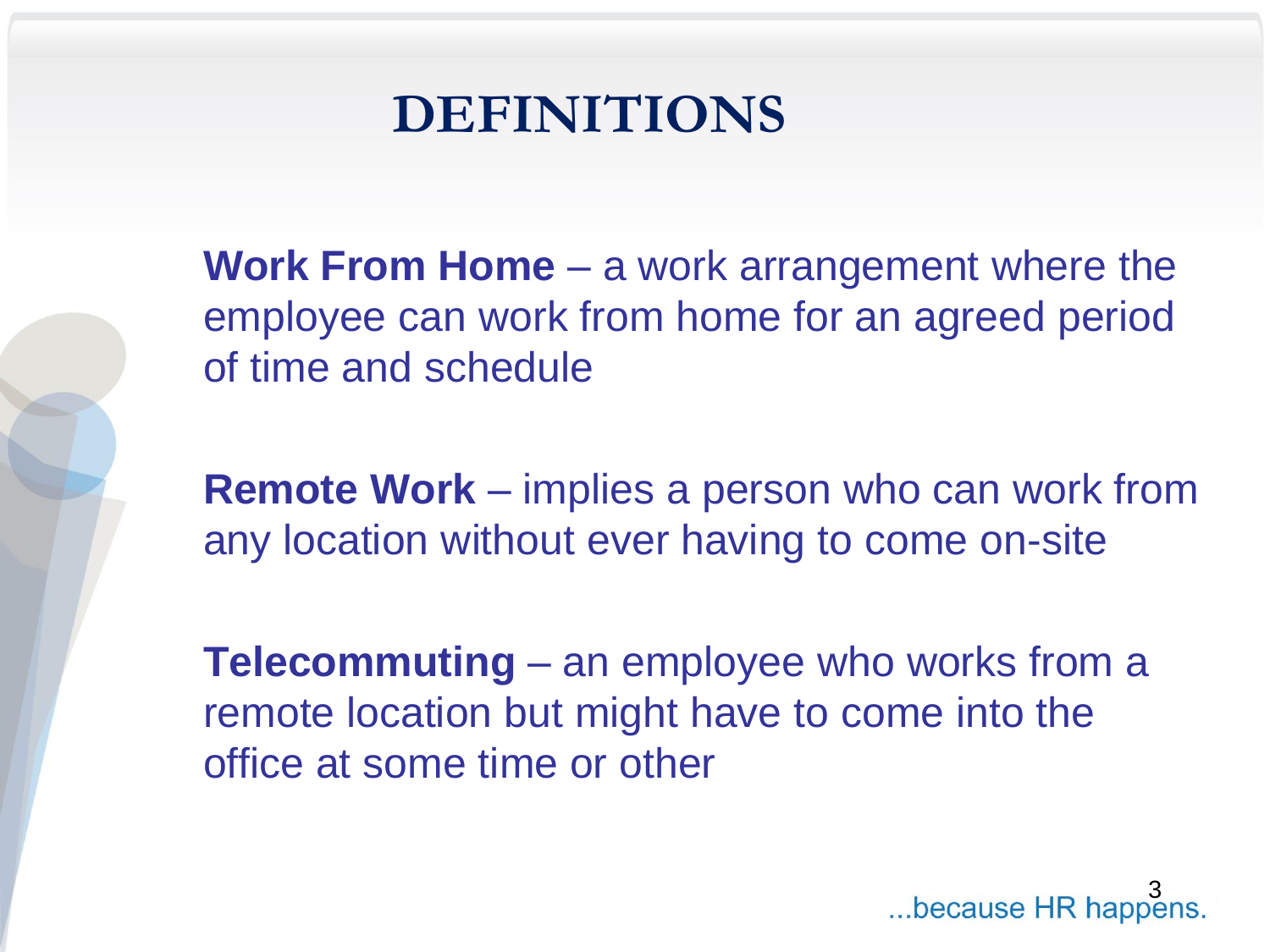## **MAKING THE CASE: WFH/RW/TC Narrative**

- Several research studies indicate a significant/groundbreaking shift in employee thinking around post Covid-19 work practices
- Robert Half survey 51% of employees currently working from home want a hybrid model going forward, 33% would look for a new job if told to return to the office full time
- Recent US survey 44% of all new WFH workers do not want to return to the office
- Companies should be prepared for a potential disconnect between their ideal work structures and that of their employees
- $\cdot$  The future of work is at stake now is the time to be engaging in mindful discussions with teams and employees to determine what they most want and need – don't guess!
- A well thought out WFH/RW/TC plan that prioritizes employee health and well-being can support a strong company culture with recruitment and retention as benefactors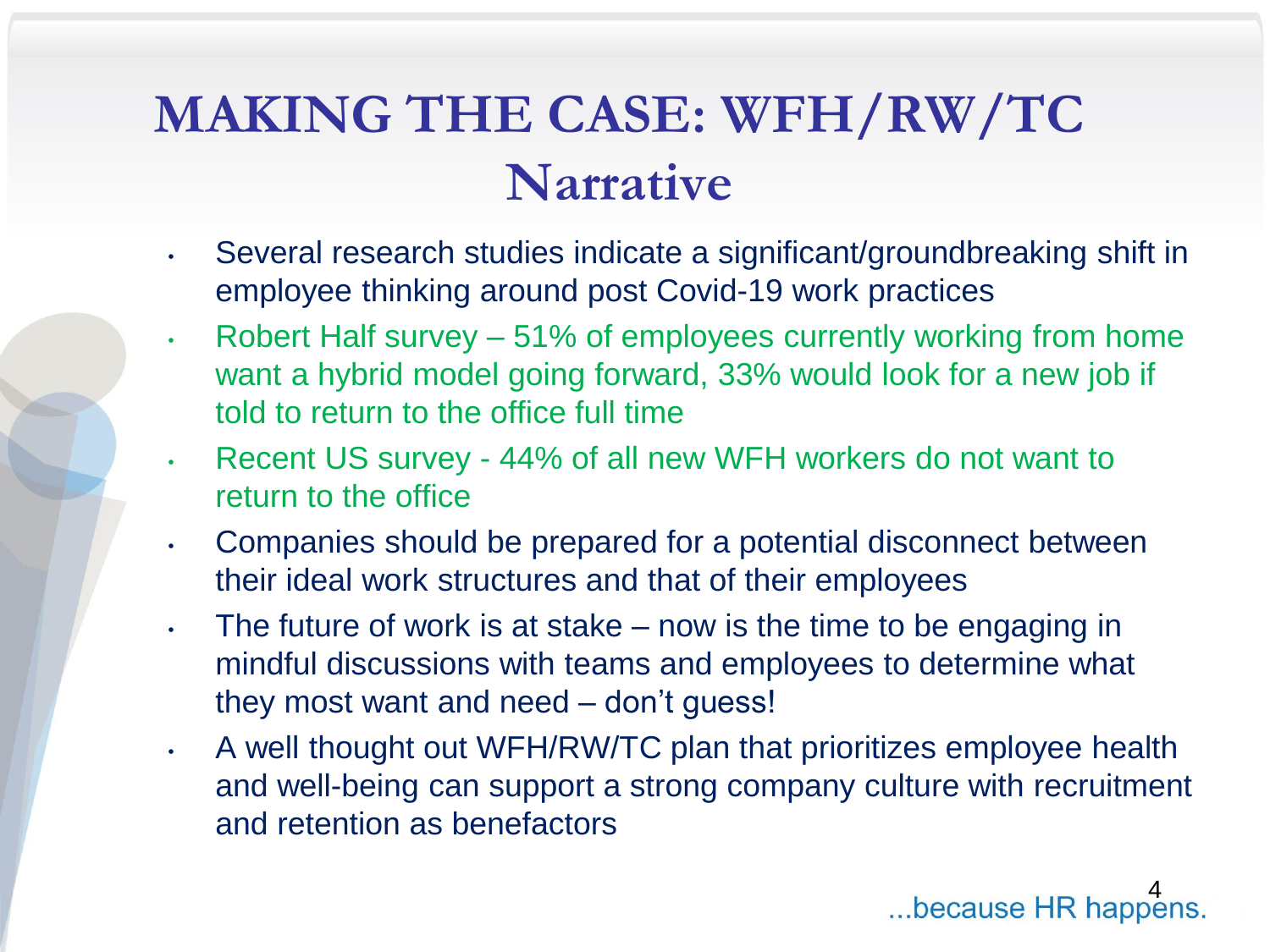# **ADVERSE CONSEQUENCES OF A 'DO NOTHING' OR GO SLOW APPROACH**

- Employees unclear/making assumptions about company position on WFH/RM/TC
- Appearance of favoritism in absence of policy
- Potential disconnect with company values
- Disparity between managers/departments
- Uneducated/uninformed managers/staff with damaging outdated viewpoints
- Lower retention & significantly increased and costly turnover
- Affect on the bottom-line profitability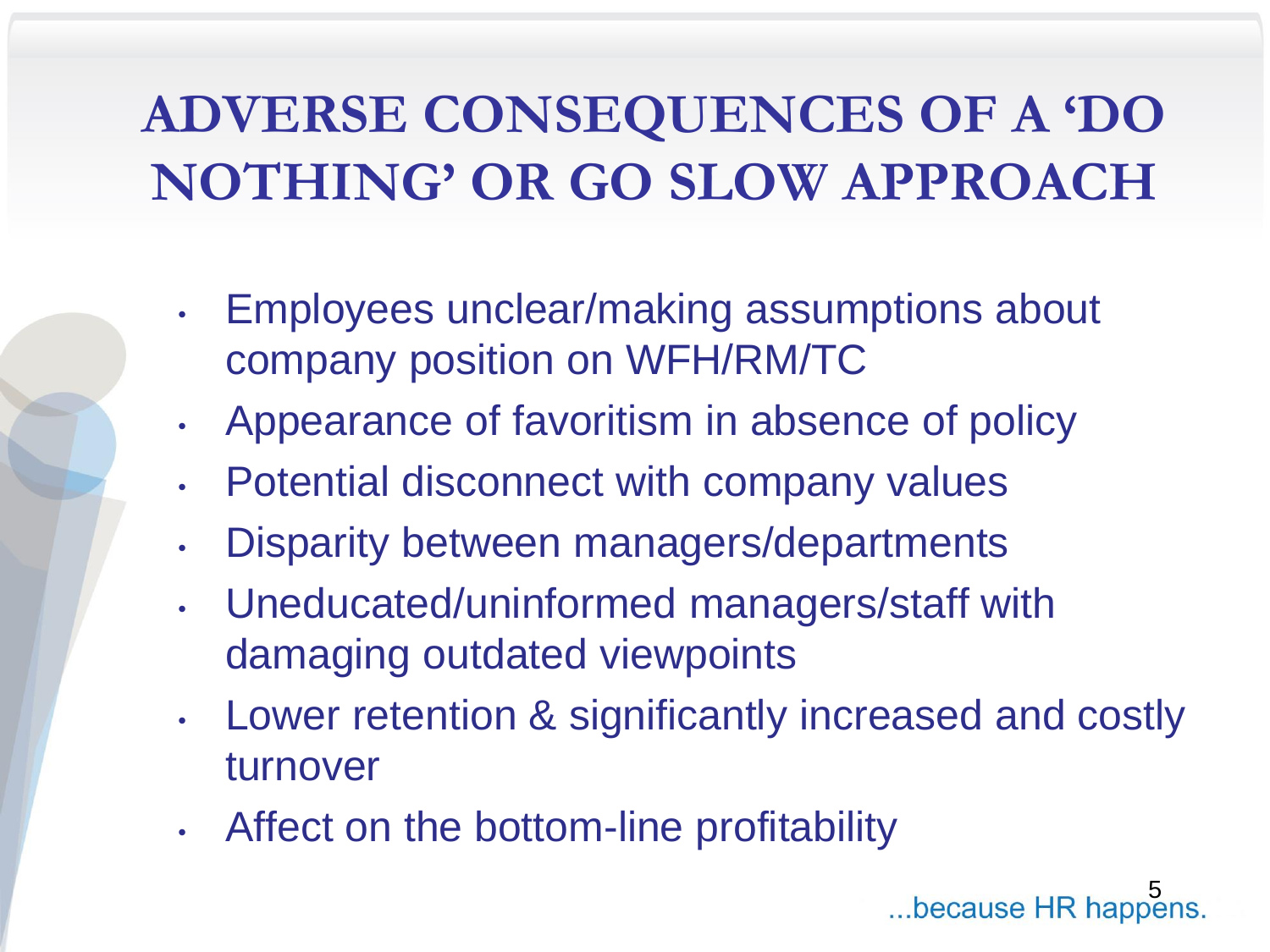### **MAKING THE CASE: WFH/RW/TC**

- ✓ Supportive of an enviable company culture
- $\checkmark$  Office space savings
- ✓ Significant recruitment tool
- ✓ Improved retention
- ✓ Lower absenteeism
- ✓ Increased productivity & working hours
- ✓ Lower employee commuting costs
- $\vee$  Flexible work schedule
- ✓ Reduced stress levels
- $\vee$  Improved physical & mental health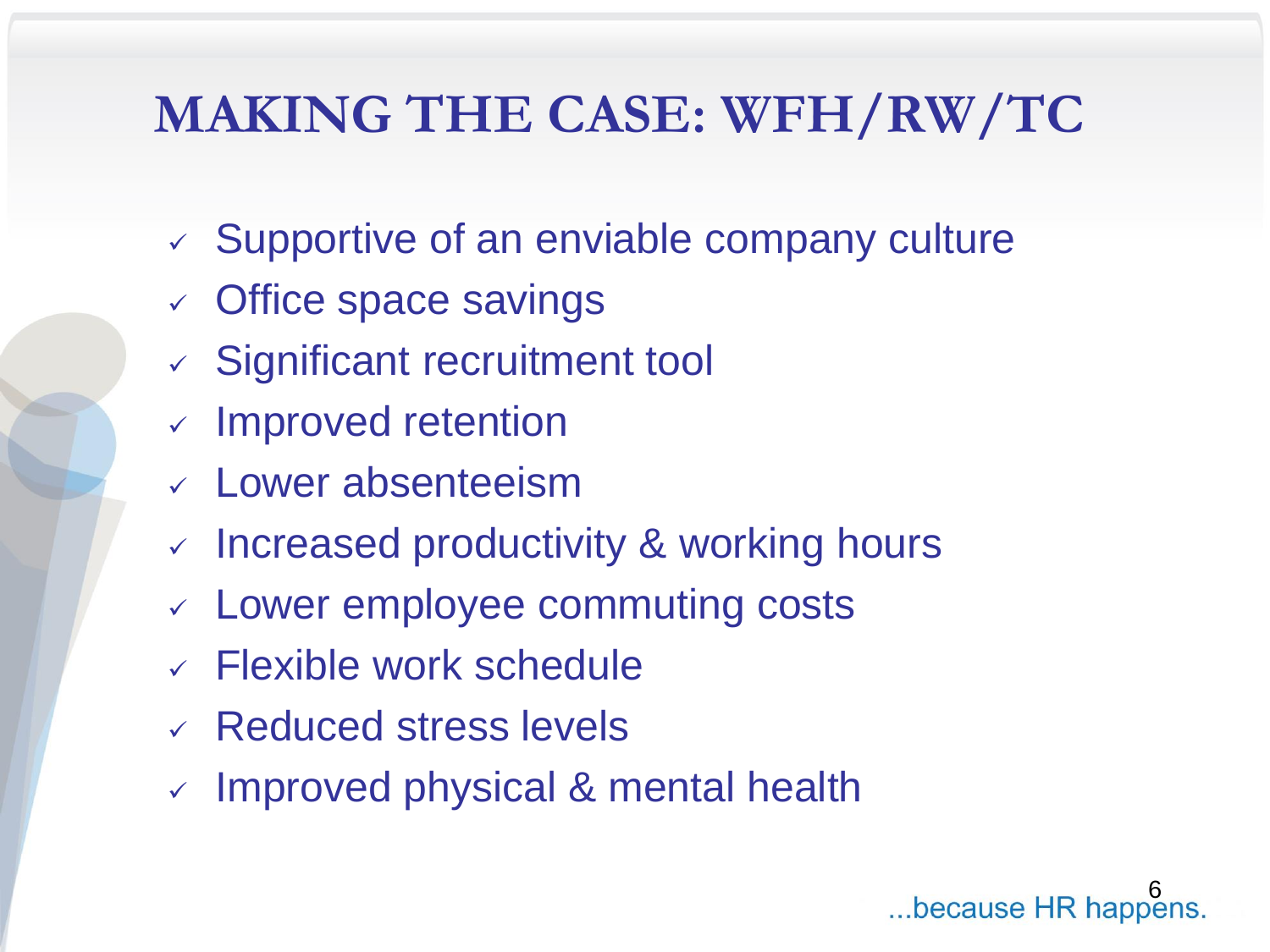# **INTEGRATING WFH/RM/TC WITH COMPANY BUSINESS STRATEGY**

- Differentiate from competitors by becoming leaders in WFH/RM/TC: leaders in levels of two way trust, technology, employee flexibility, people management/empathy, productivity, achievement of results
- Key ingredient of EVP (Employee Value Proposition) maybe setting you apart from your competitors
- Identify ways for employees to become champions of company culture – get them to actively market WFH/RM/TC to potential hires
- Awareness of current trends anticipate future trends in employee/employer work relationships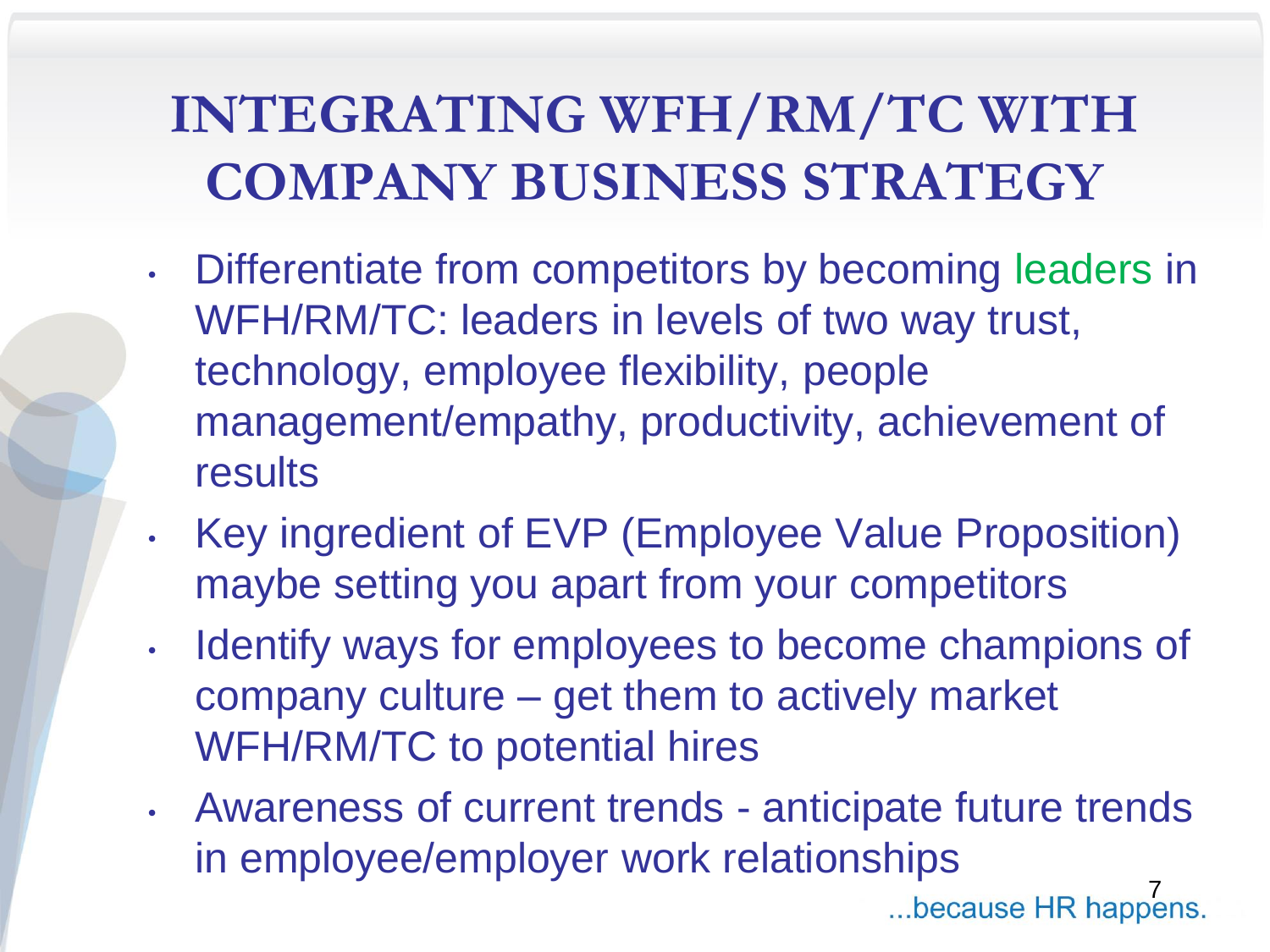# **POLICY CONSIDERATIONS**

- **Policy purpose**
- Scope & eligibility
- Request/approval process
- Attendance/availability/response requirements
- Performance management productivity measures
- Tools/Equipment/Tech support
- Dress code
- **Safety/Security**
- Liability/tax
- Agreement end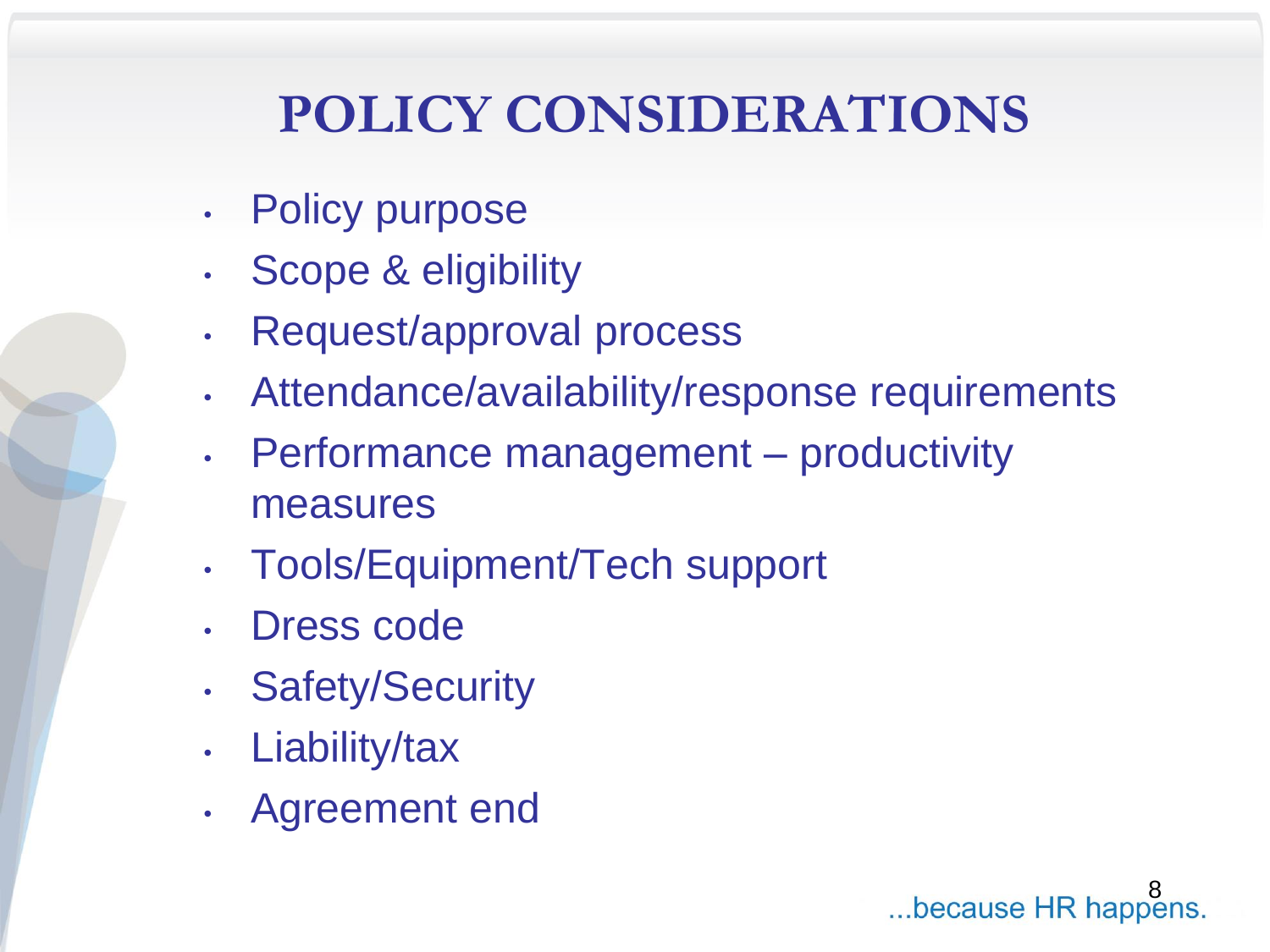# **POLICY CONSIDERATIONS & POTENTIAL ADVERSE CONSEQUENCES OF MOVING FORWARD…**

- Teamwork/Employee Engagement
- **Communications**
- **Promotions**
- Mentoring
- *Managers not equipped to manage WFH/RW/TC workers*
- Manager inflexibility in the new work world
- Not having a clearly defined Performance Management System in place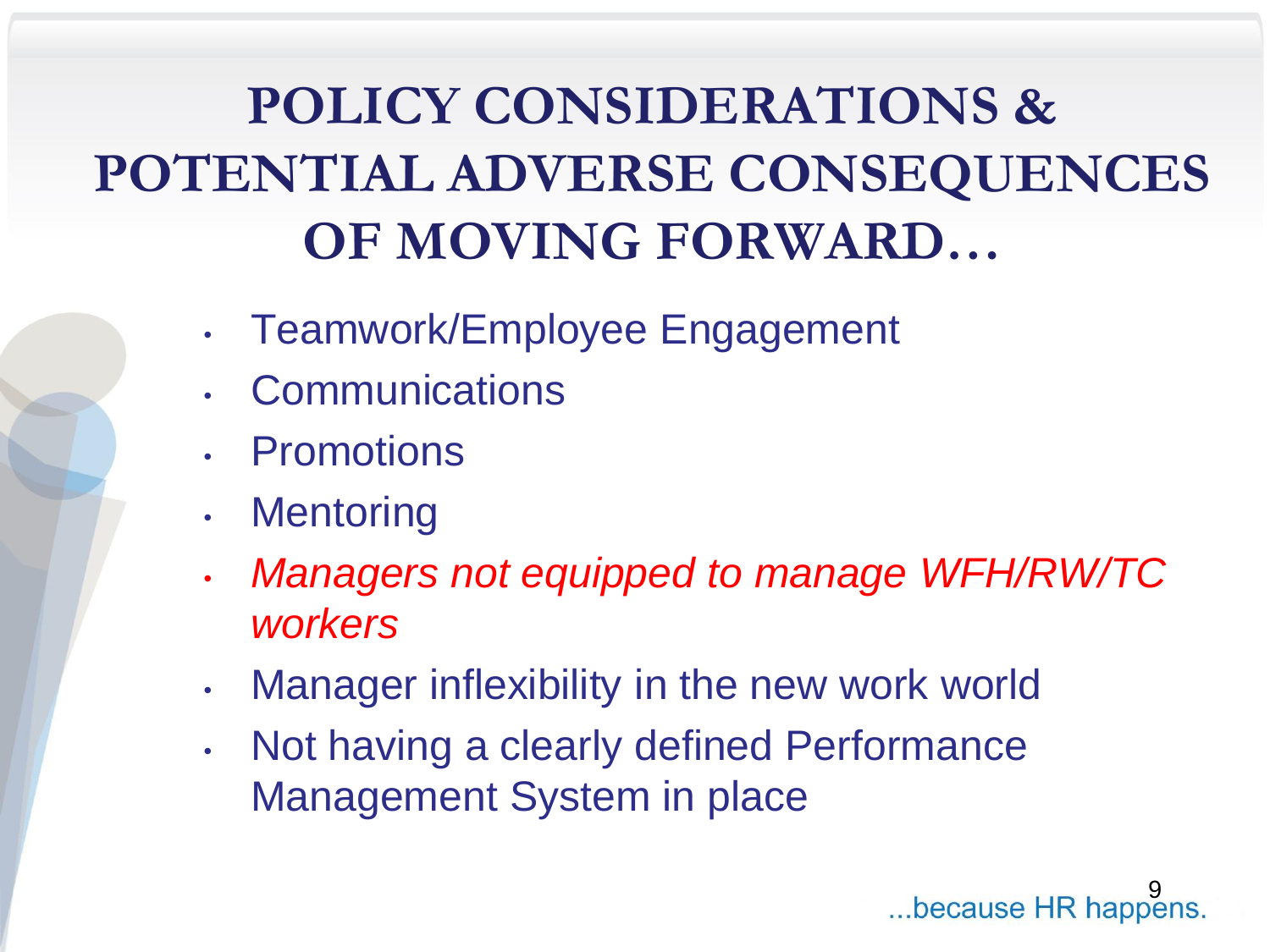### **MAKING IT WORK FOR YOUR COMPANY: FLEXIBILITY IS KEY**

- Understand employee needs/wants (don't guess or assume) – consider surveys but talk to all employees 1:1, educate/train managers on all aspects of WFH/RM/TC
	- Sharpen focus on Performance Management have clearly defined up to date job descriptions, objectives and clear measurement systems
- Ensure WFH/RM/TC policy is clear and well understood
- Ask for feedback, adjust as required
- Make it a part of your EVP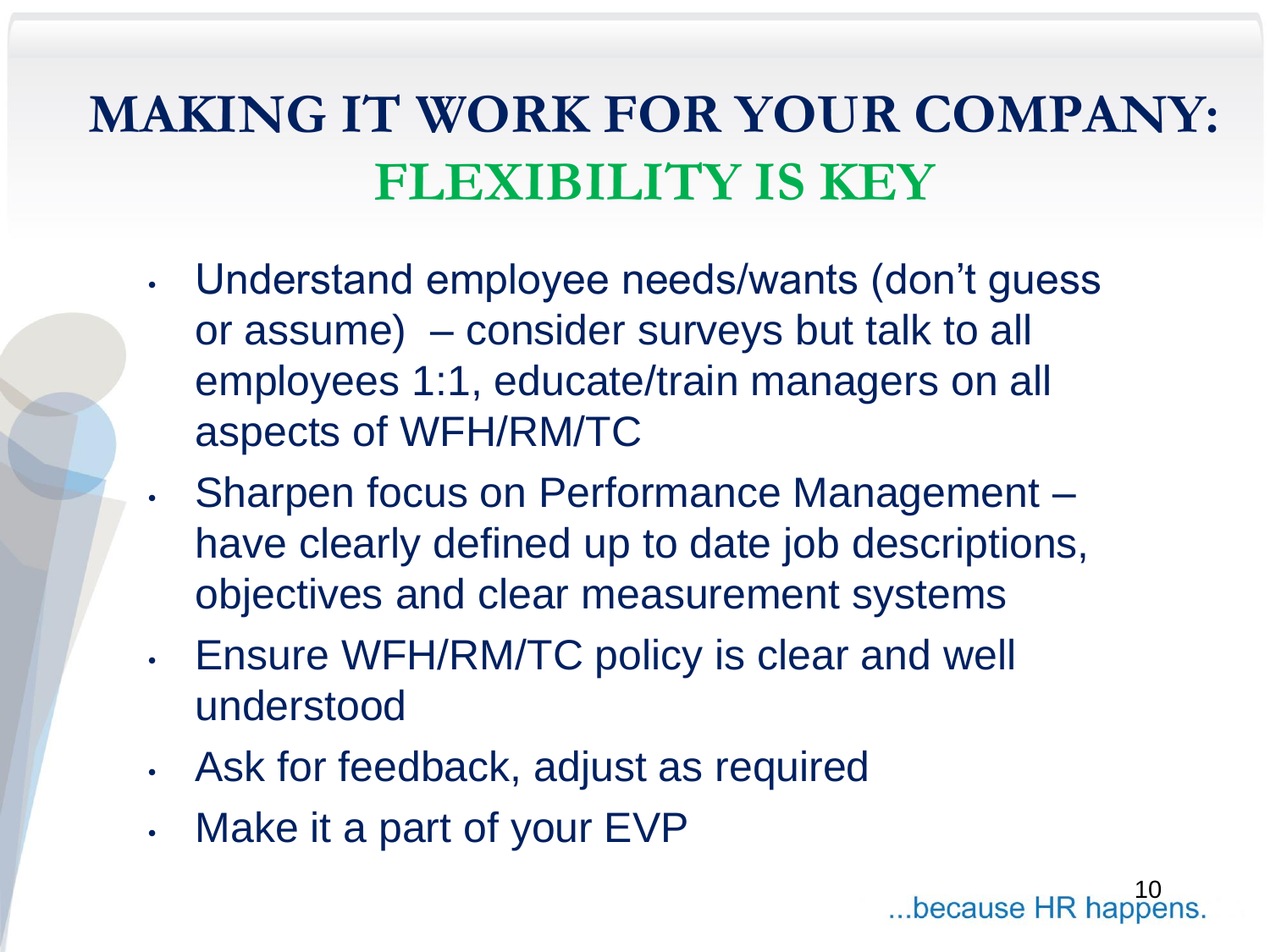### **SETTING YOUR COMPANY POLICY**

- Tailored to each specific company, not a one size fits all approach or solution
- When implemented/managed correctly can become a strategic competitive business advantage
- Be aware of new legislation about WFH (Ireland introducing new legislation including the legal right to ask to work from home, putting the onus on the employer to explain why not, also protections for unplugging from phone and email and a process to appeal for employees)
- Technology for WFH is getting better and governments are stepping in with speeding up national broadband initiatives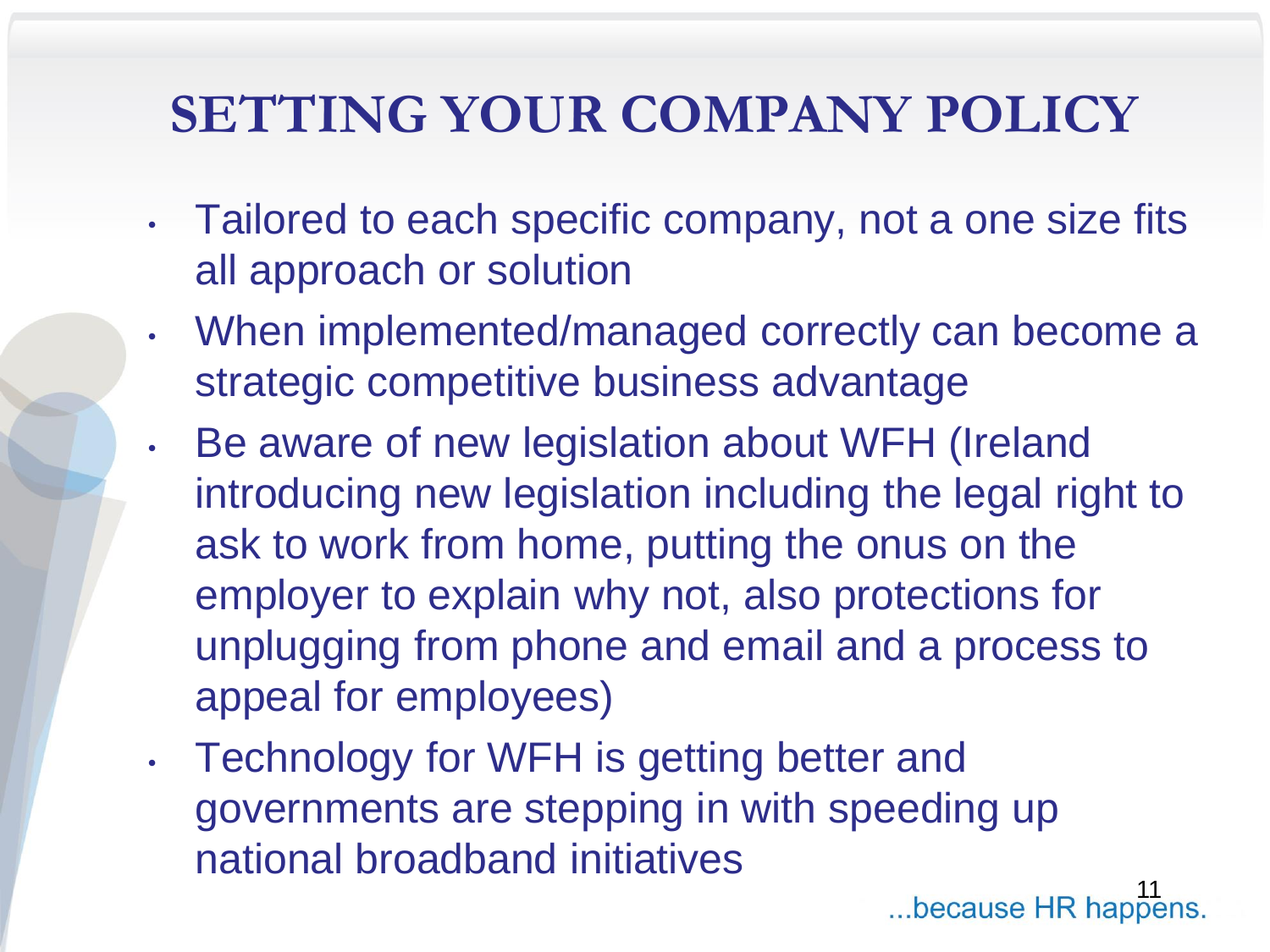### **SETTING YOUR COMPANY POLICY**

- Provide timely feedback when policy is breached
- See draft templates on website to consider when drafting your own policy
- Make adjustments as necessary
- Ask for employee feedback on how the policy is working

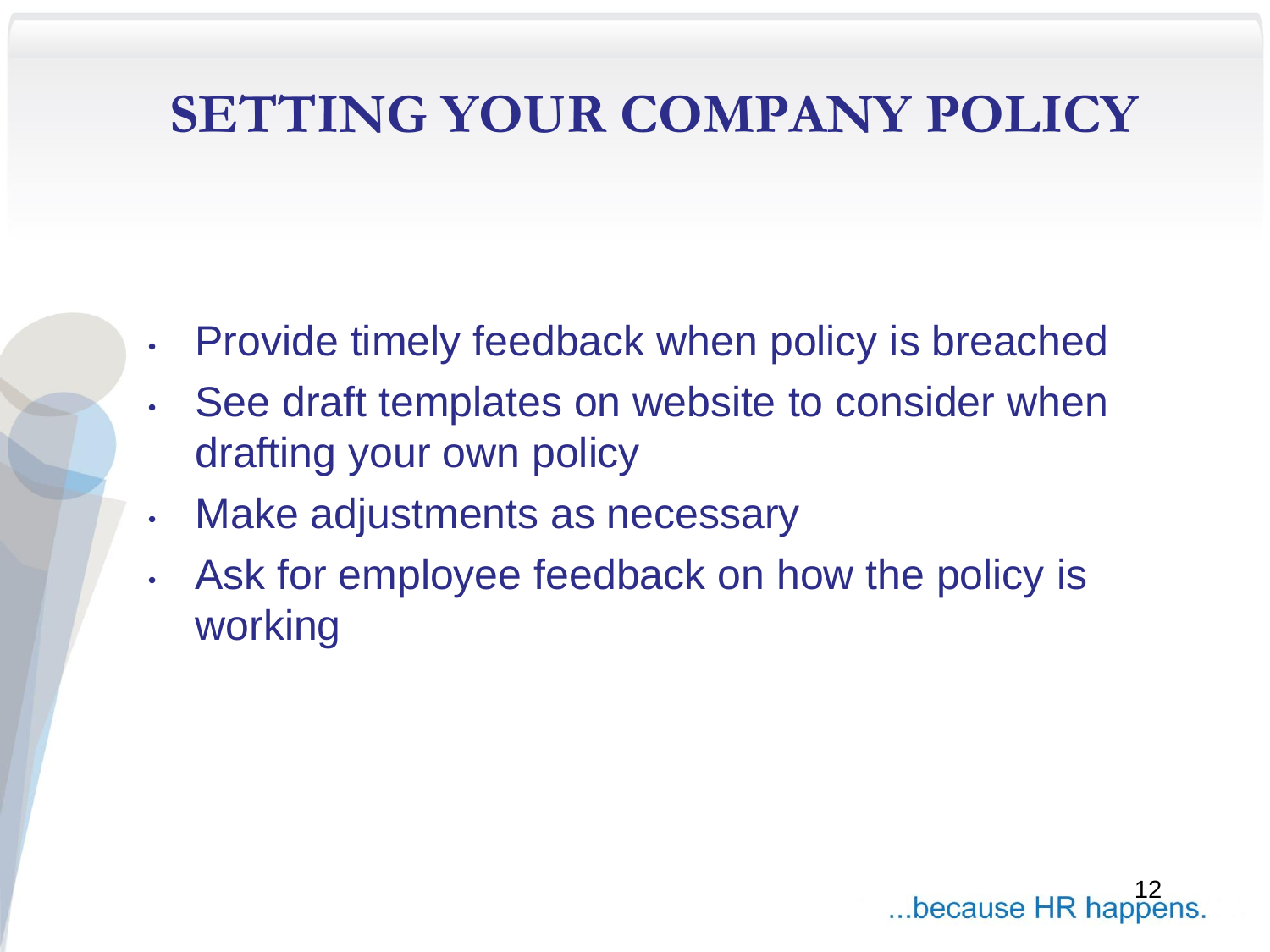### **COMMON QUESTIONS**

- What about employees who want to come into the office regularly but now can't – no space
- Legal questions I am being told I have to work from home now 100% - is that constructive dismissal? & vice versa
- Will company now pay my commuting costs, child care costs if required to be in full office attendance?
- Companies are being asked now by employees to cover home office renovation expenses
- When does WFH potentially change to RW?
- Employees feeling isolated or excluded…
- "I don't feel well, going to WFH today" is this a sick day or work day?<br>
...because HR happens.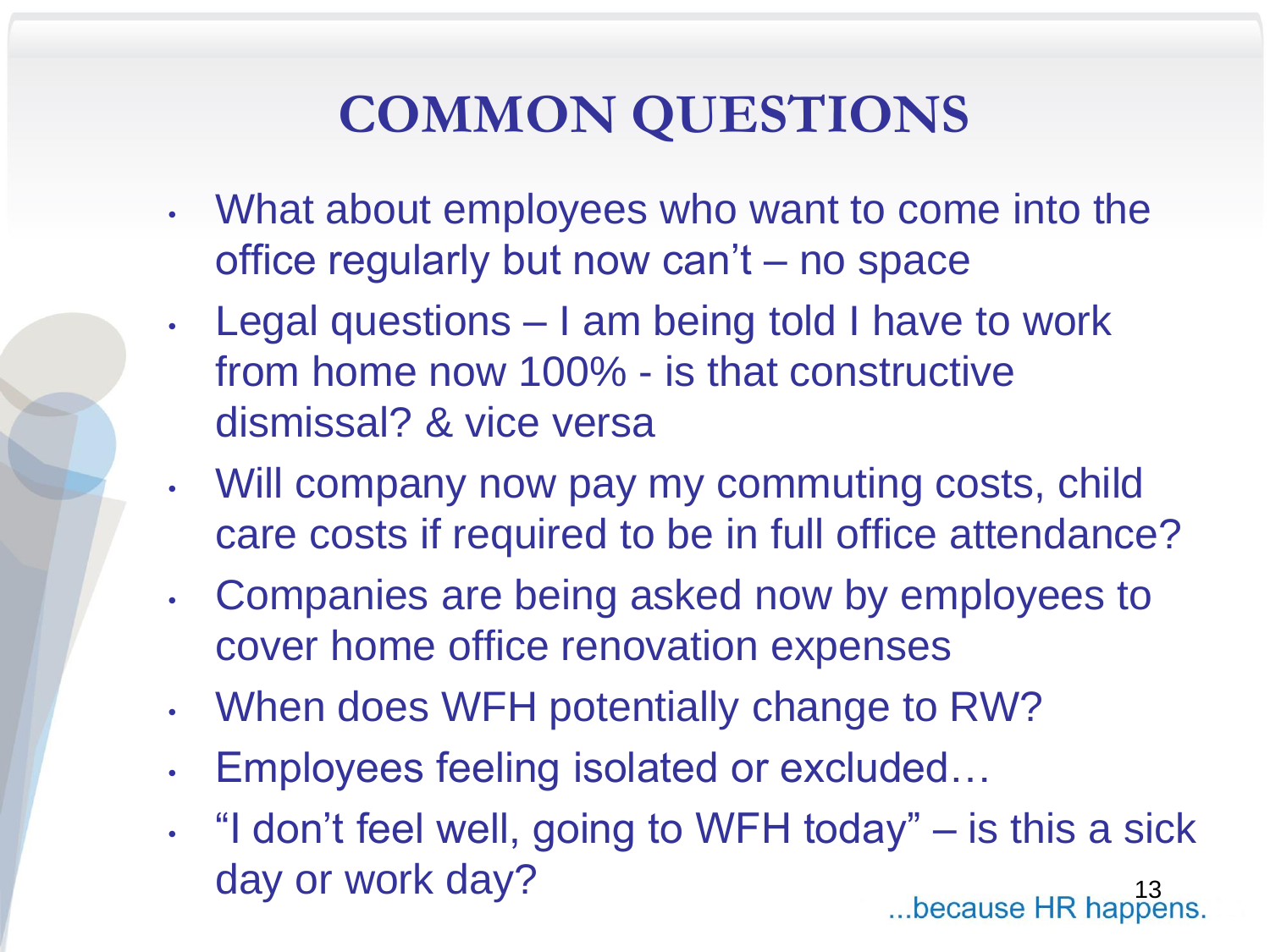# **COMMON QUESTIONS**

- An employee asking for 100% WFH agreeing all the work can/will get done, and the manager saying no
- Tax, liability, effect on house insurance, WSIB coverage
- Legal is forcing WFH or work at office grounds for constructive dismissal? What about containing this in new employment agreements?
- Employees working remotely in different countries?
- How is overtime managed?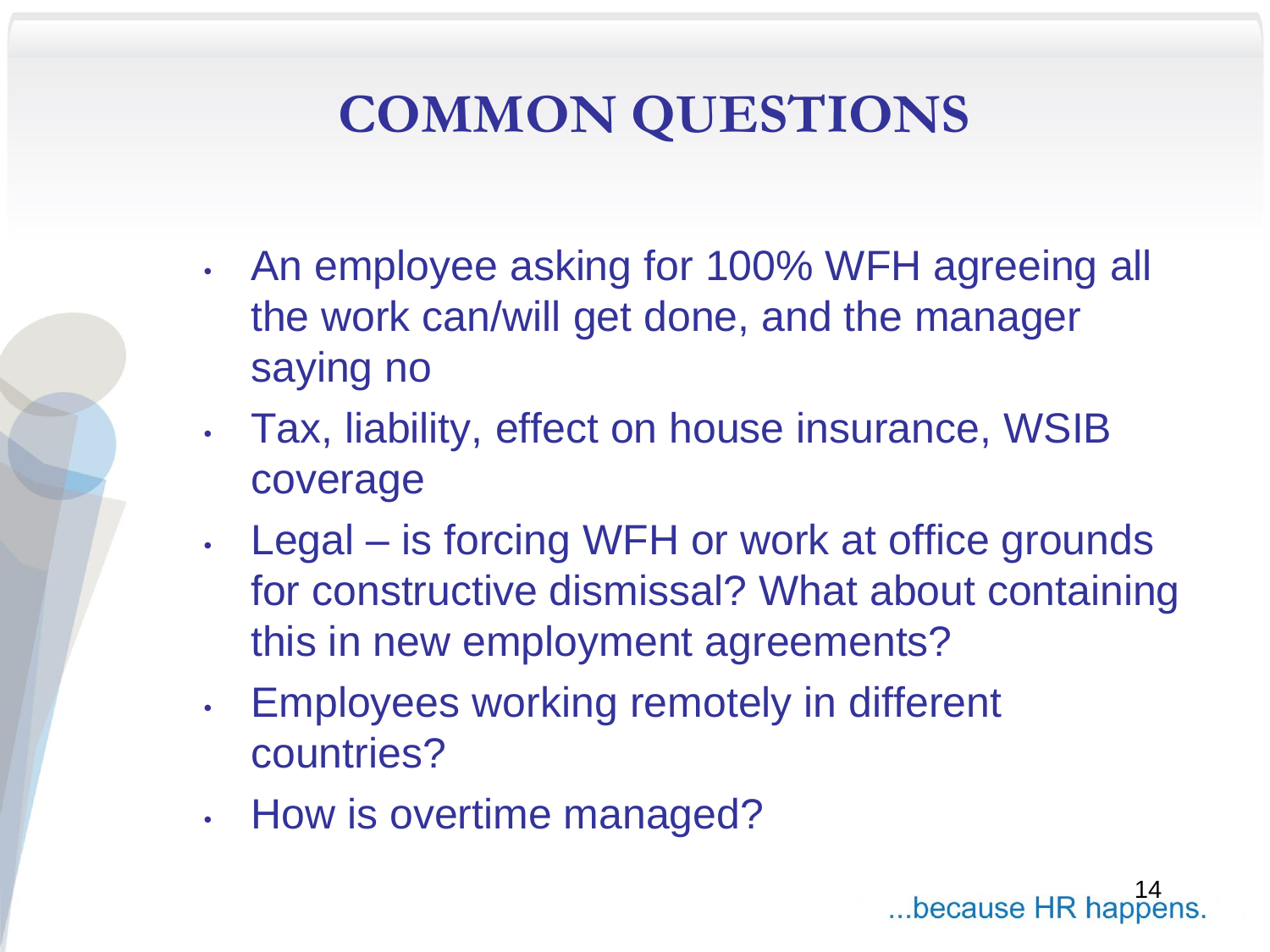### **DOCUMENTS POSTED TO TGS WEBSITE**

- 1. Benefits of having a Work From Home policy
- 2. Educate yourself WFH Policy
- 3. Key Elements of a Work From Home policy
- 4. Draft Work From Home policy
- 5. Senior Management checklist for developing WFH policy
- 6. Work From Home employee agreement form
- 7. Tips for WFH/Remote workers
- 8. Setting up the home office

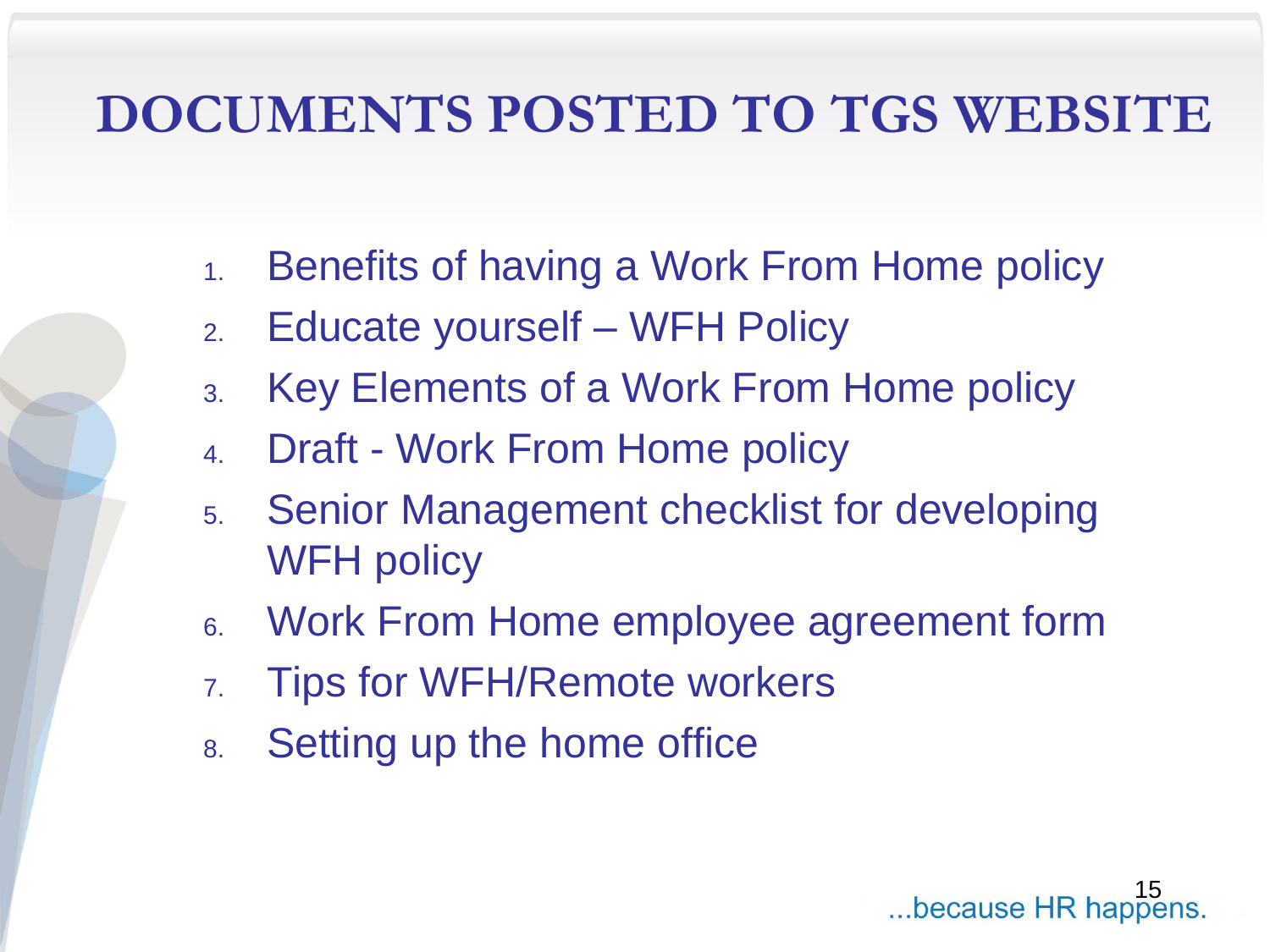### **SUMMARY**

- Covid-19 has forced us to relook at how/where work is done – a huge shift is coming – be ready!
- WFH/RM/TC policy can have a significant effect on EVP & recruitment and retention
- Doing nothing cannot be an option
- Solicit employee input, talk to each employee currently doing WFH
- Use TwoGreySuits website resources to develop your own company policy, see new documents posted on **WFH**
- Do it now!